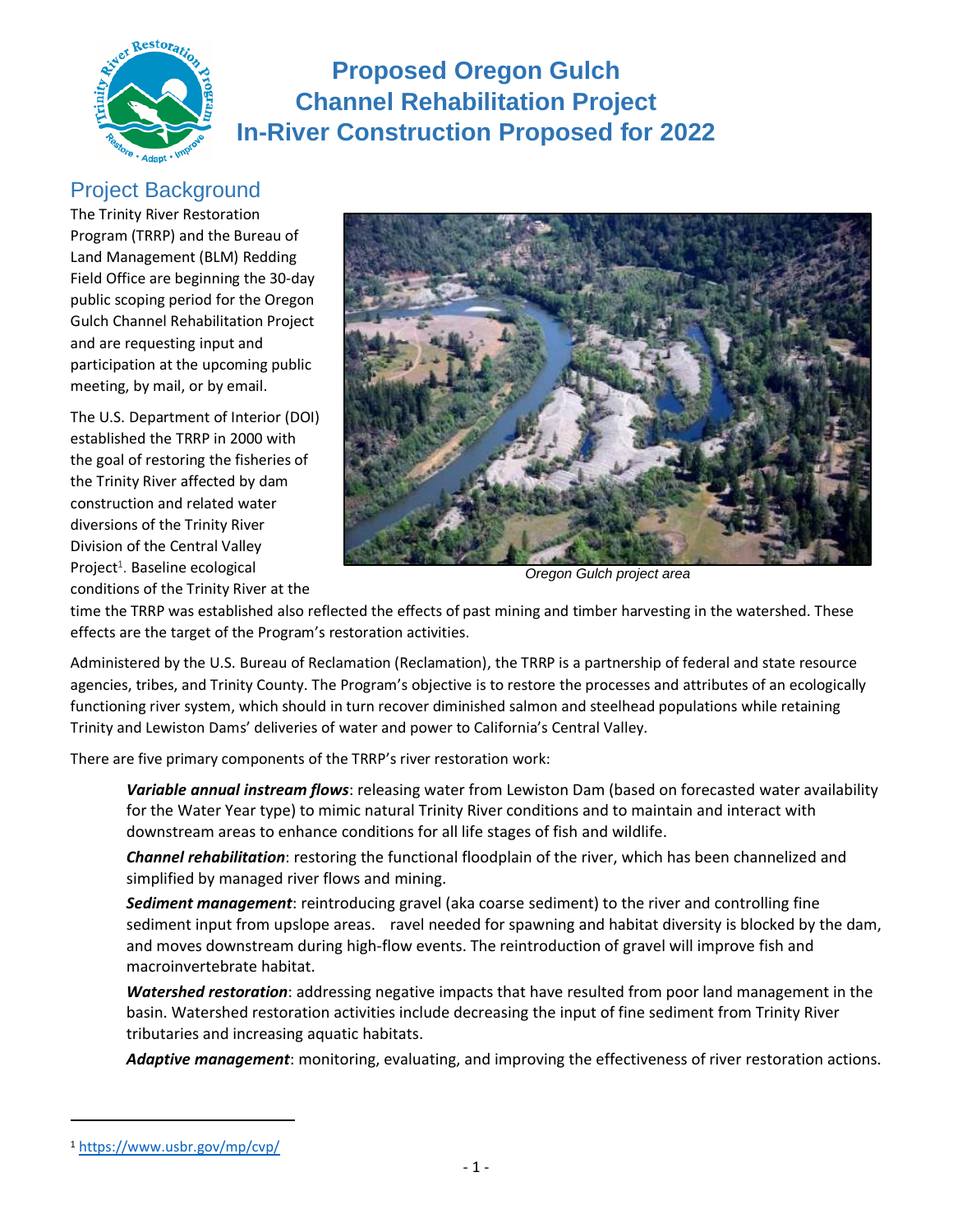As part of its continuing Trinity River restoration efforts, the TRRP proposes to construct the Oregon Gulch Channel Rehabilitation Project near Junction City, California. The TRRP will complete an Environmental Assessment/Initial Study (EA/IS) to meet the requirements of the National Environmental Policy Act (NEPA) and the California Environmental Quality Act (CEQA). The NEPA effort will be led by Reclamation and the BLM Redding Field Office, and the CEQA effort will be led by the North Coast Regional Water Quality Control Board. The EA/IS will evaluate and disclose the potential environmental effects of implementing the Oregon Gulch project. Reasonable alternatives that could satisfy the intent of the proposal will be analyzed if they are determined to be feasible. At minimum, the EA/IS will analyze the effects of the Proposed Action (the Oregon Gulch project) and a No Action Alternative.



*Rearing habitat for young salmon and steelhead after TRRP project construction* 

The purpose of this notice is to invite you to contribute to the NEPA/CEQA process for the Oregon Gulch project by providing comments, suggestions, or concerns you may have about the project during the public scoping period, pursuant to 40 CFR § 1501.9<sup>2</sup>. To encourage your informed participation, this scoping notice includes a general description of the Proposed Action and the purpose of and need for the project.

## Oregon Gulch Project Goals and Objectives

The Oregon Gulch project is designed to improve the overall functioning of the restoration area. The completed project would:

- Reestablish a functional, topographically complex floodplain to promote dynamic river processes, increase river connections, and create juvenile salmon and steelhead habitat at a greater range of flows.
- Increase in-channel habitat diversity under all flows by placing wood in the river to interact with river flows, provide cover for fish, increase channel complexity, and allow for increased groundwater retention.
- Revegetate construction-disturbed upland and riparian habitats to restore native plant diversity and fish and wildlife habitat, and provide future trees for recruitment to the river.

## Oregon Gulch Channel Rehabilitation Project Description

The proposed Oregon Gulch project spans approximately 134 acres upstream of Junction City between river miles (RM) 80.9 and 81.7. Equipment access to the Oregon Gulch project area would be via Sky Ranch Road on river right. Access to river-left construction areas would be made by crossing the river from river right. About 96 acres of the area included in the project footprint is managed by the BLM Redding Field Office. The remaining 38 acres consists of several privately owned parcels along the eastern extent of the project area. The figure below shows the proposed Oregon Gulch project activity areas.

<sup>2</sup> Council on Environmental Quality (CEQ) National Environmental Policy Act Implementation Regulations. 40 CFR Parts 1500– 1508 (2020).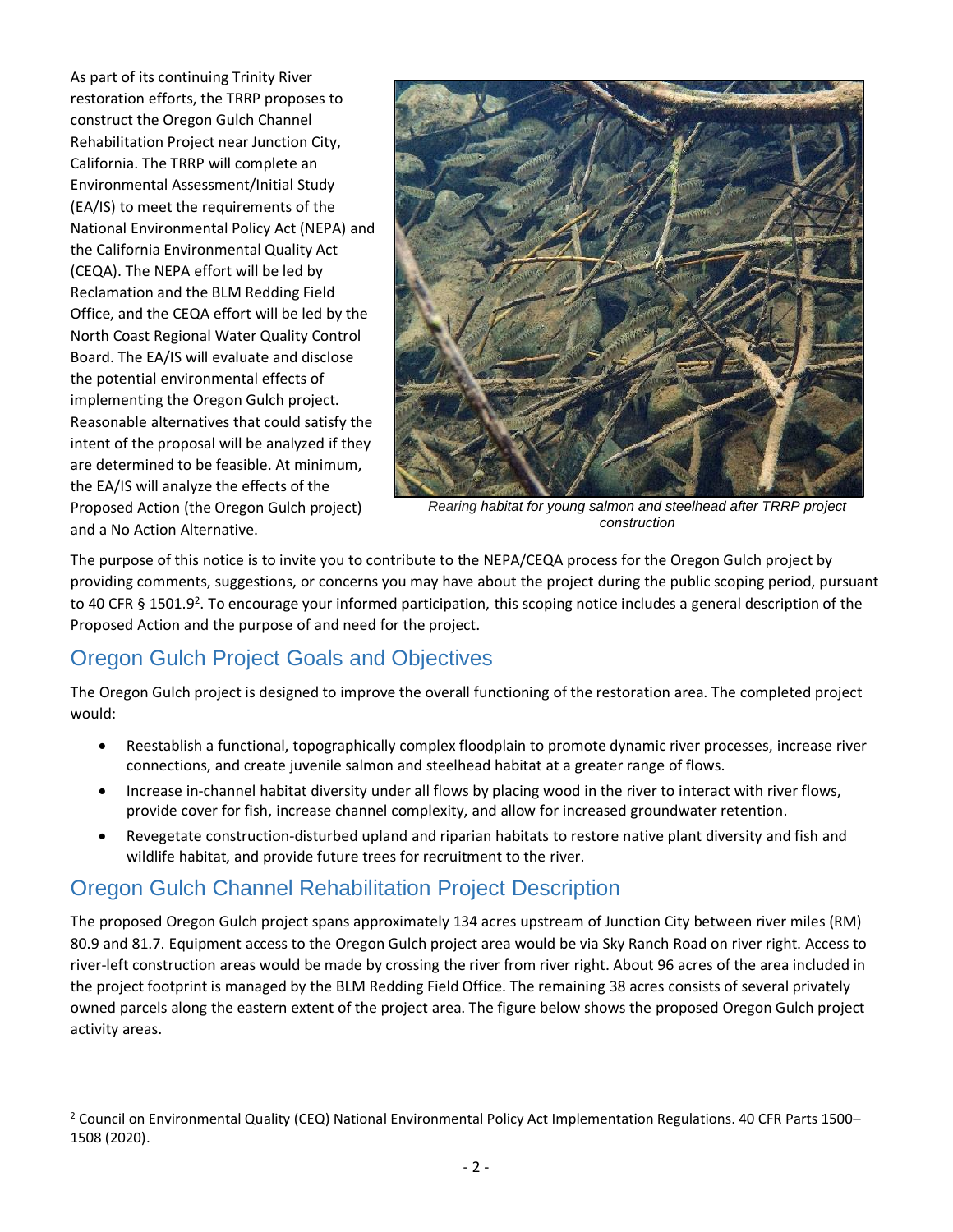#### *Oregon Gulch Project Location and Proposed Project Activity Areas*

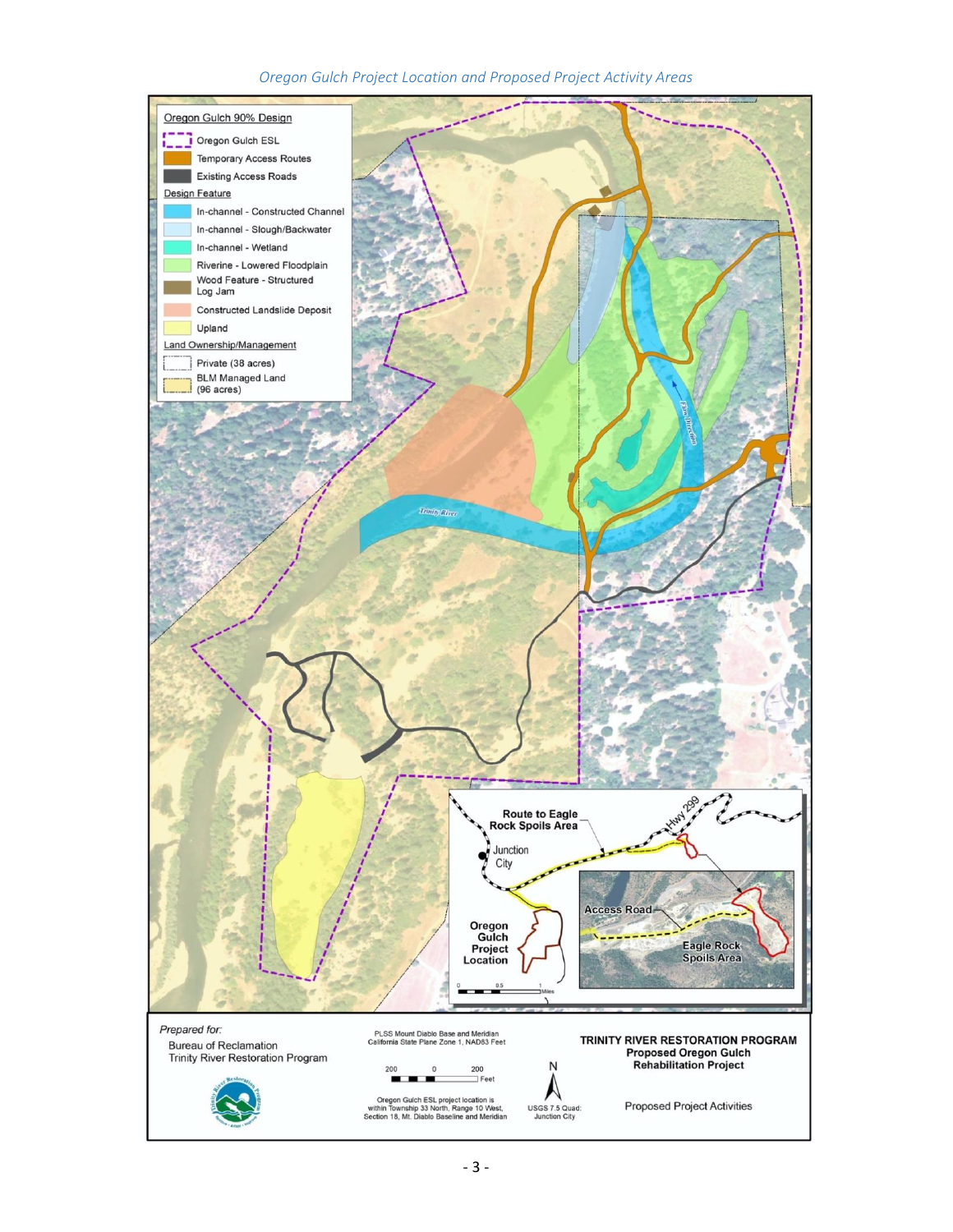## Proposed Project Activities

To achieve the goals and objectives of the Oregon Gulch project, TRRP proposes the following project activities:

- Removing up to 500,000 cubic yards of mining waste from the site, which would dramatically increase riparian habitat on a valleywide scale;
- Placement of wood and reduction of channelstabilizing vegetation, which would improve dynamic riverine processes;
- Lowering floodplains and creating a high-flow channel, which would promote broad vegetated areas away from the river's banks;



*Mining waste (tailings) at the proposed Oregon Gulch project area* 

- Excavating to create new side channels and in-channel pools for immediate habitat that would evolve over years of seasonal flooding;
- Placement of large wood features, including log jams, which would provide immediate cover for fish and interact with river flows to scour and maintain function;
- Construction of a river-left landslide deposit, which would encourage the channel to meander toward the right while allowing for adjacent floodplain areas to create slow-water juvenile fish habitat; and
- Vegetation planting and amending of soils in riparian and upland vegetation zones to increase use by wildlife and improve aquatic habitat conditions.

#### Possible Local Disturbances

- Up to 500,000 cubic yards of historic mine waste (tailings piles) would be excavated and moved off the project site to the Eagle Rock quarry, located approximately 3.7 miles east of the Oregon Gulch project area via Sky Ranch Road and State Route 299.
- Highway-legal haul trucks would make deliveries of equipment, large wood, plants, and other needed materials during work hours using existing roads. An estimated 29,000 truck loads would be required to remove mining waste. Hauling the mine waste over an 18-month period would require about 75 dump trucks a day travelling between the Oregon Gulch project area and the Eagle Rock quarry.
- Nearby residents may experience noise commensurate with the use of haul trucks and heavy construction equipment, such as dozers and excavators.
- Drivers would experience traffic delays from pre-construction and construction activities, including mine waste hauling and potential road improvements to support truck traffic.
- Minimal tree and vegetation removal would occur. Trees removed for project activities would be used to construct the project's large wood features, reducing the need for off-site timber.